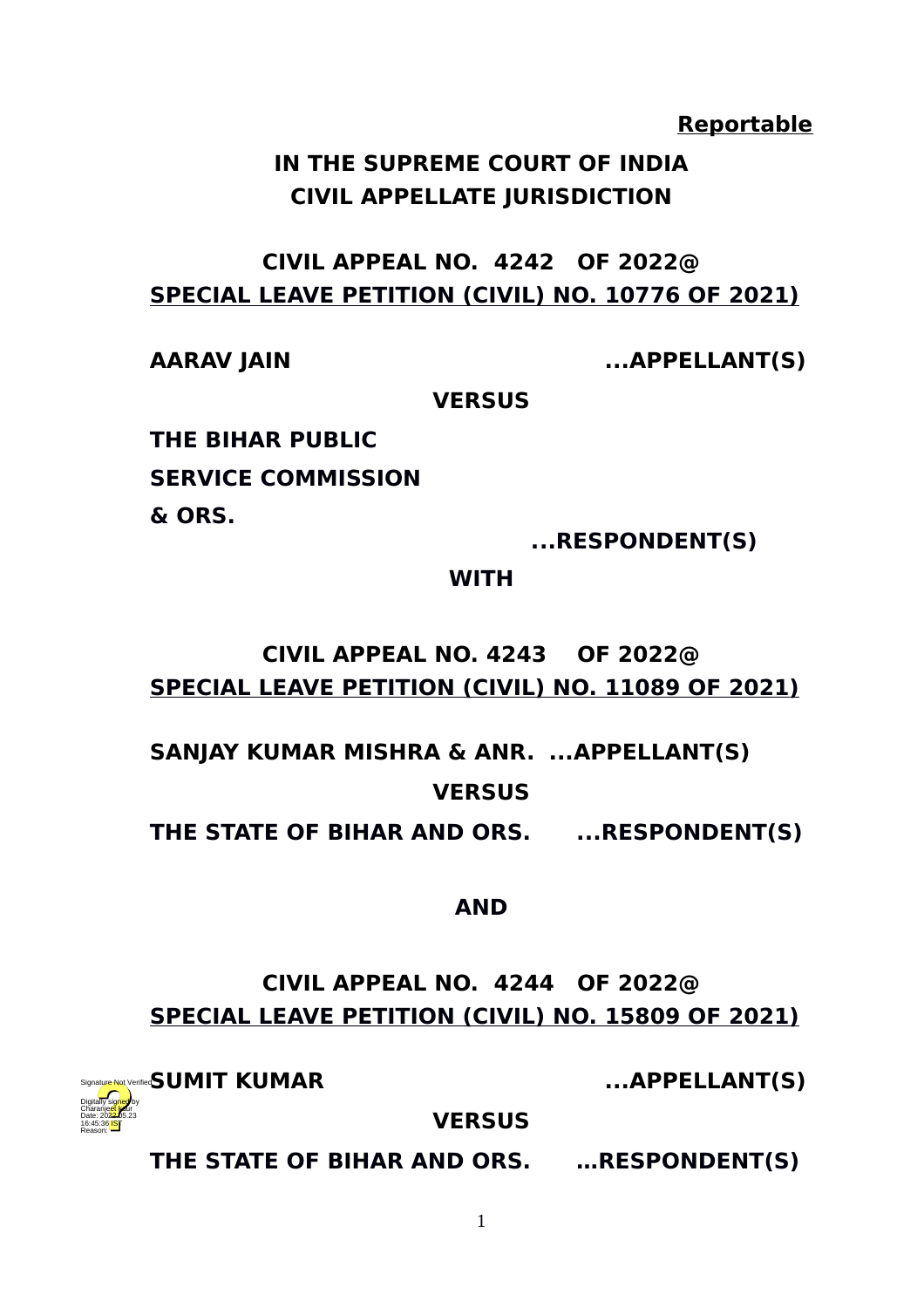#### **SPECIAL LEAVE PETITION (CIVIL) NO. 15819 OF 2021)**

**CIVIL APPEAL NO. 4246 OF 2022@**

**AND**

**MAYANK KUMAR PANDEY @** 

**MAYANK & ANR ...APPELLANT(S)**

**VERSUS**

**THE STATE OF BIHAR AND ORS. …RESPONDENT(S)**

**AND**

**CIVIL APPEAL NO. 4245 OF 2022@ SPECIAL LEAVE PETITION (CIVIL) NO. 16198 OF 2021)**

**ASHISH CHANDRA ...APPELLANT(S)**

**VERSUS**

**THE STATE OF BIHAR AND ORS. …RESPONDENT(S)**

**AND** 

**CIVIL APPEAL NO. 4247 OF 2022@ SPECIAL LEAVE PETITION (CIVIL) NO. 809 OF 2022)**

**ANITA KUMAR ...APPELLANT(S)**

**VERSUS**

**THE STATE OF BIHAR AND ORS. …RESPONDENT(S)**

 $\mathcal{P}$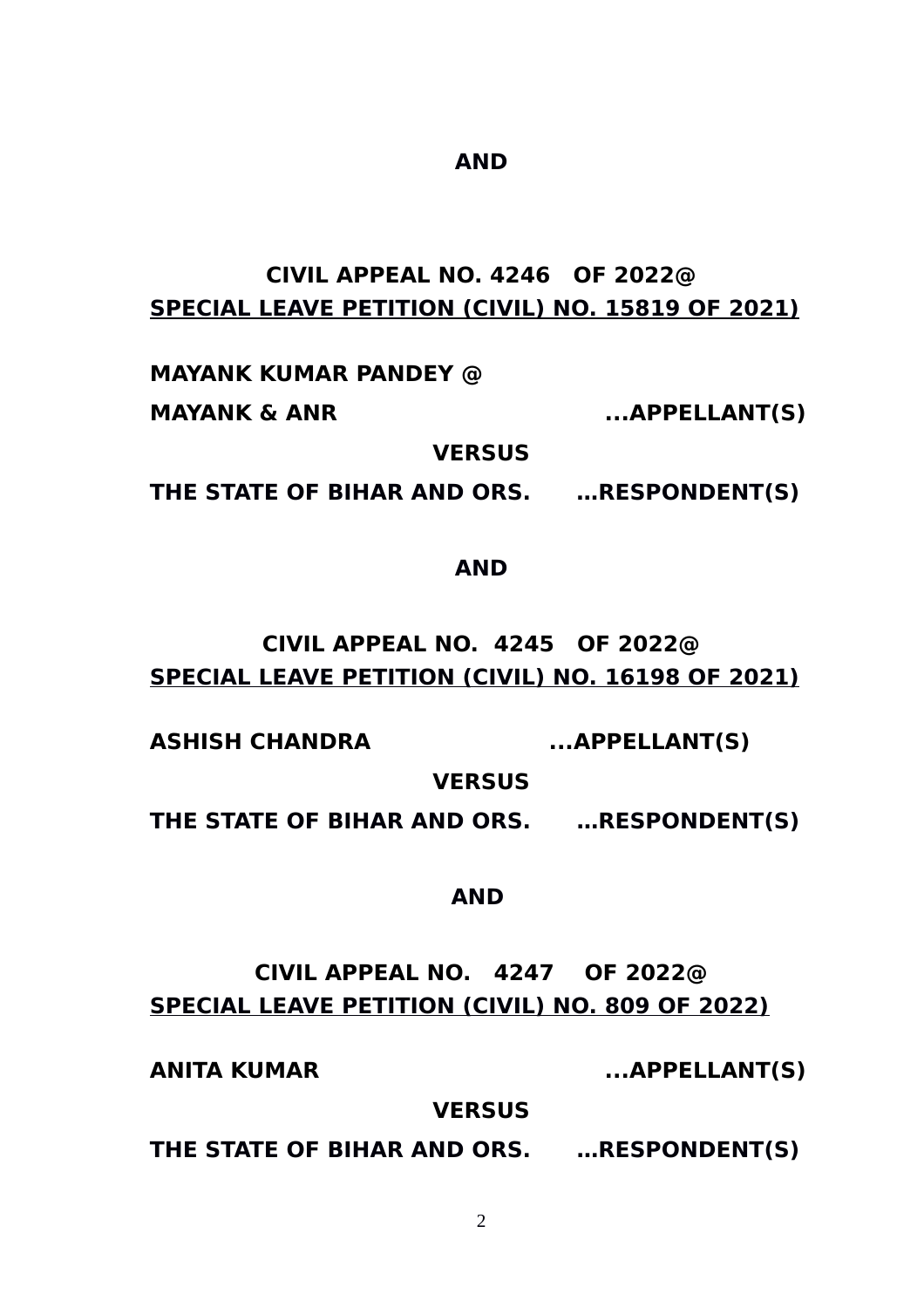## **J U D G M E N T**

### **VIKRAM NATH, J.**

Leave granted in all the Special Leave Petitions.

2. For recruitment of 349 posts of Civil Judge (Junior Division), the Bihar Public Service Commission issued an Advertisement No. 6 of 2018, dated 23.8.2018 for conducting 30th Bihar Judicial Services Examination. The break-up of the 349 posts is as follows:

- i. General/unreserved (01) 175 posts
- ii. SC (02) 56 posts
- iii. SC (03) 03 posts
- iv. EBC (04) 73 Posts
- v. Backward Class (05) 42 Posts

3. After conducting the Screening Test, Written Test and Interview, the Commission vide letter dated 02.12.2019 recommended names of 349 candidates in order of merit. According to the figures available, out of the 349 recommended candidates, four candidates did not turn up for counselling. As such appointment letters were issued on different dates from January, 2020 to December, 2020 to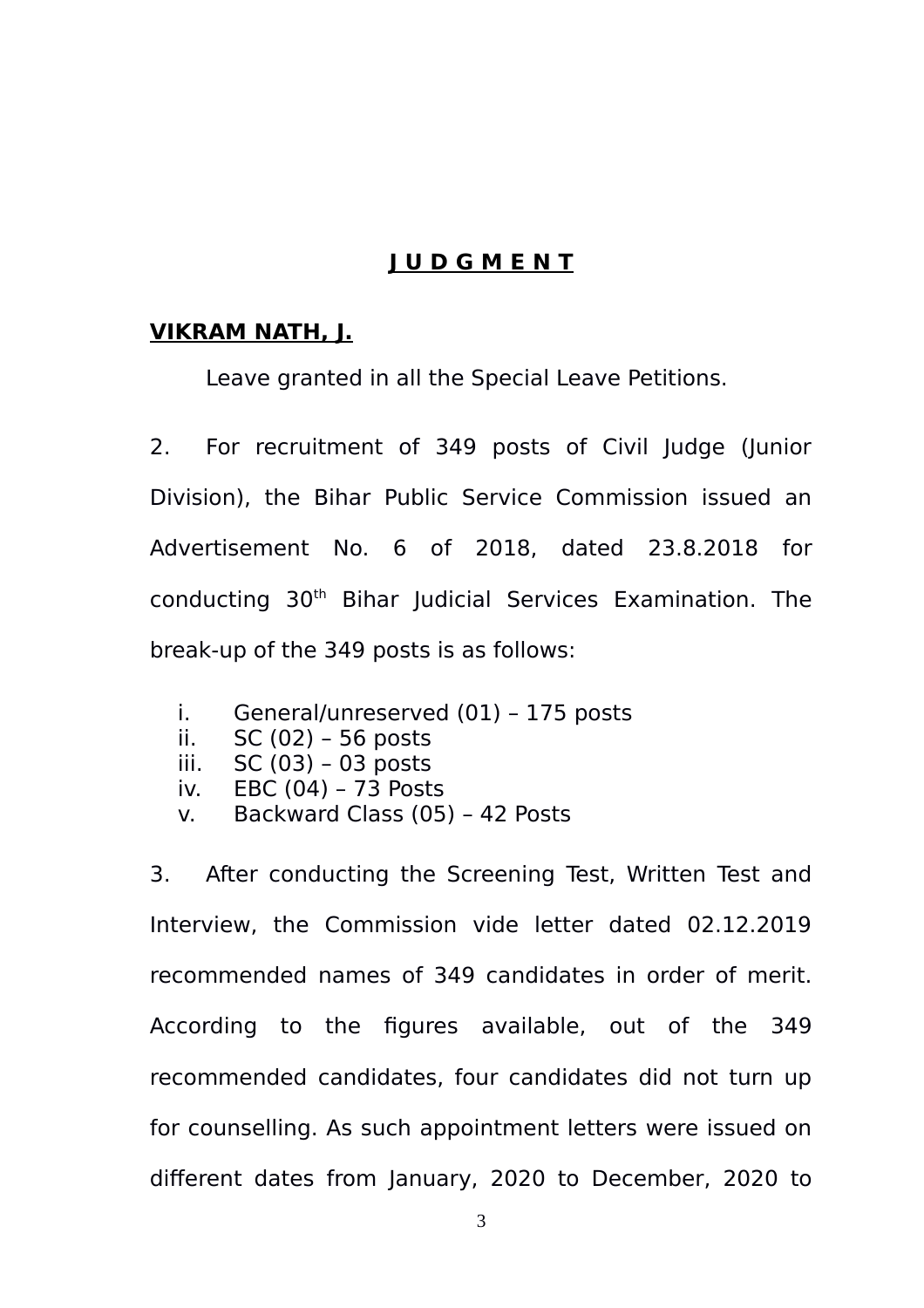345 candidates. Further out of these 345 candidates, three candidates did not turn up for joining. As such the candidature of seven candidates was cancelled by the State Government vide orders issued on different dates. The Appellants had admittedly secured higher marks than the last selected candidates in their respective categories but the Commission had cancelled their candidature for want of fulfilment of the conditions required as per the interview call letter.

4. One of the conditions required was to submit the originals of certificates detailed therein which included educational certificates, Caste certificates if claiming any benefit of reservation, No Objection Certificates of previous employer, Character Certificate of the last attended College/University and other certificates of residence etc. at the time of interview. Some of the candidates could not produce the original Certificates as required, as a result of which their candidatures were cancelled by the Commission vide their meeting dated  $27.11.2019$ . In its  $102<sup>nd</sup>$  meeting of the Commission organised on 27.11.2019, the eligibility of the candidates on the basis of their educational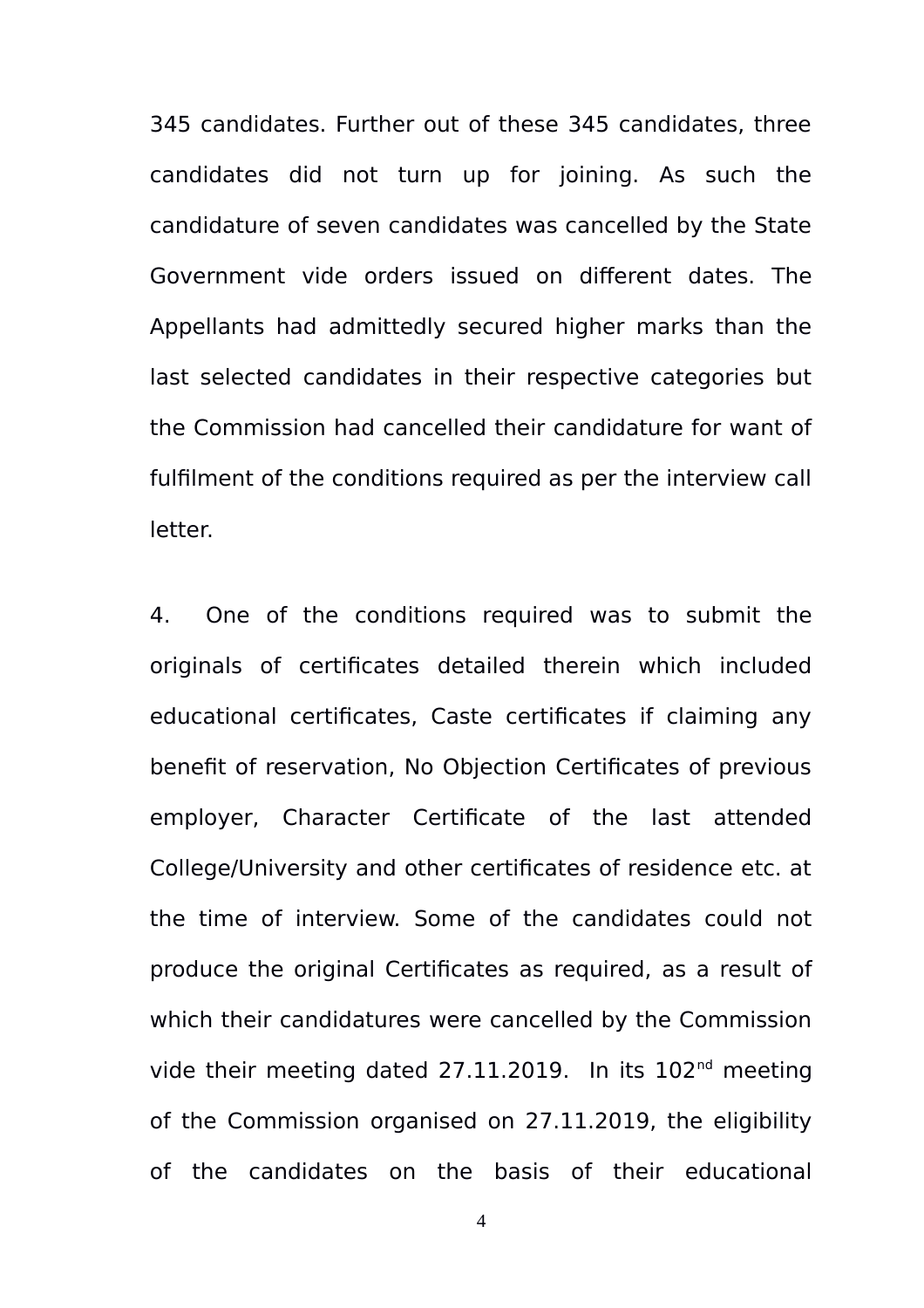certificates, mark sheets, documents etc. presented at the time of the interview which was conducted in between the dates of 21.10.2019 to 27.10.2019 under the  $30<sup>th</sup>$  Bihar Judicial Service Examination (Advertisement No. 06/2018), the Commission examined the short comings and the nonfulfilment of the requirement of the production of the original documents/certificates at the time of the interview and after dealing with each of the candidates, found deficit in fulfilling the said requirement and cancelled the candidature of as many as 58 candidates for different reasons.

5. Some of these candidates approached the Patna High Court by way of different Writ Petitions, either singly or jointly. Division bench of the Patna High Court vide Judgment impugned did not find favour with such candidates and dismissed their petitions. Aggrieved by the Judgment of the Patna High Court, the present Special Leave Petitions have been preferred by eight candidates. It is not in issue that the ground for rejection of the candidature of these candidates was only and only non-production of the original Certificates. The Commission has admitted these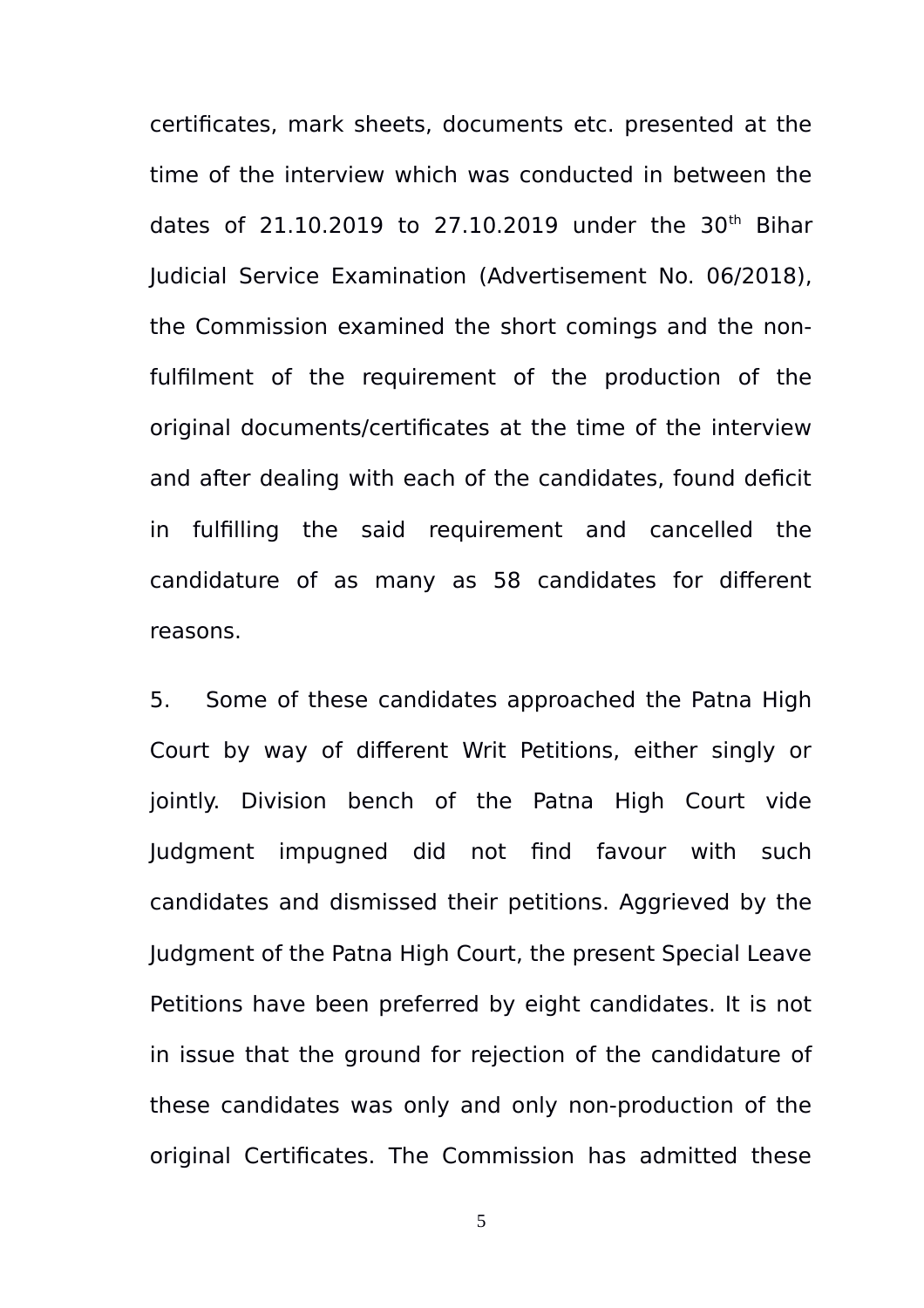eight Appellants before us have scored higher marks from the last selected candidates in their respective categories.

6. Out of these eight candidates, five namely Mayank Kumar Pandey (SLP (C) No. 15819/21), Aarav Jain (SLP (C) No. 10776/21), Ashish Chandra (SLP (C) No. 16198/21), Siddharth Sharma (SLP (C) No. 11089/21) and Sanjay Kumar Mishra (SLP (C) No. 11089/21) belong to the General/ Unserved Category. Sumit Kumar (SLP (C) No. 15809/21) belongs to the EBC Category, Anita Kumar (SLP (C) No. 809/22) belongs to SC Category and Anand Raj (SLP (C) No.15819/21) belongs to BC Category.

7. With respect to these 8 candidates named above, the following shortcomings/deficiencies were noticed by the Commission in its meeting dated 27.11.2019:

i. Aaray Jain failed to produce the original character certificate from the last attended College/University (his name finds place at Sr. No. 1 in the list of decision dated 27.11.2019).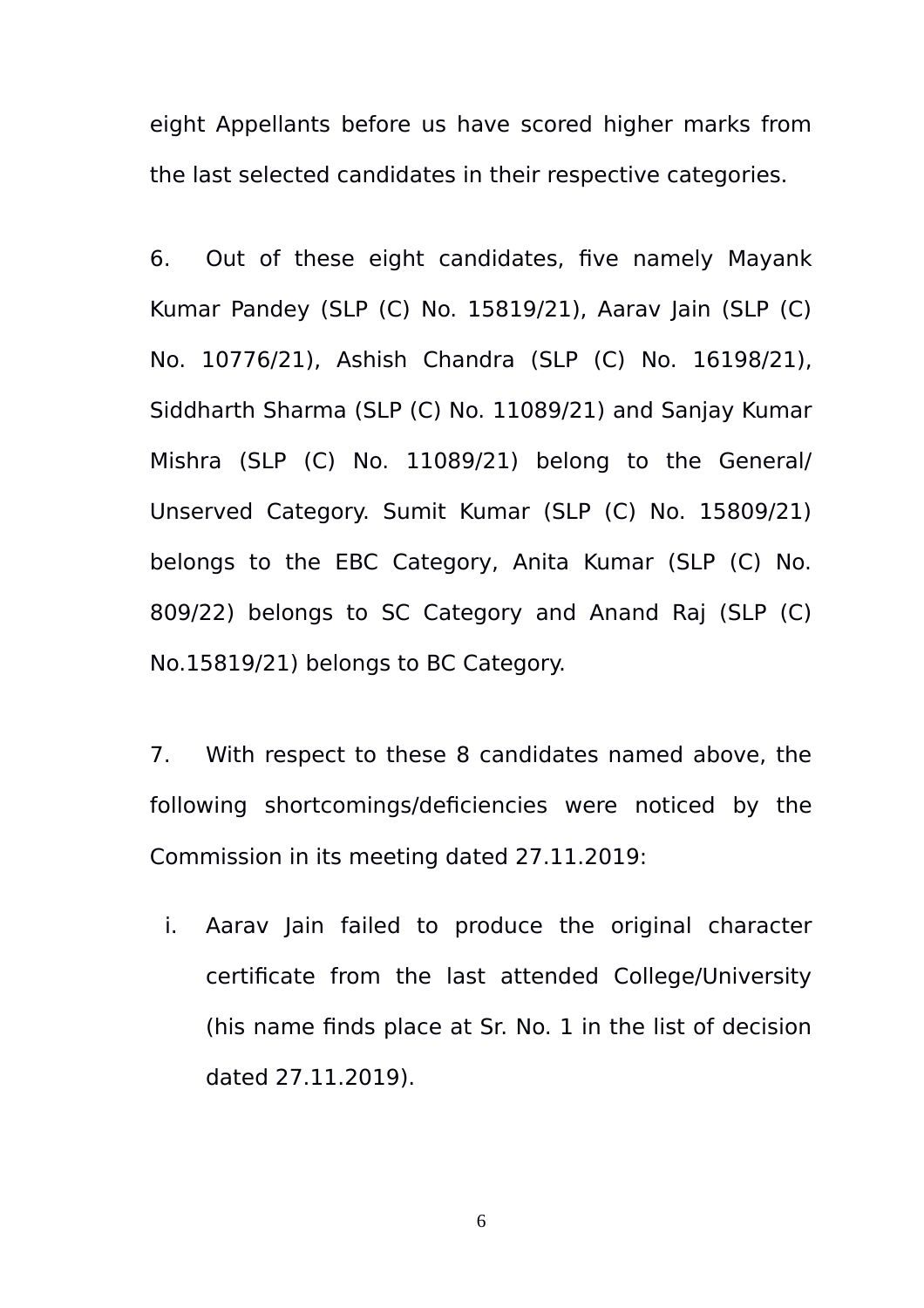- ii. Anand Raj also failed to submit the original character certificate issued from the College/University last attended (his name finds place at Sr. No. 10 in the list of decision dated 27.11.2019).
- iii. Sumit Kumar failed to produce the original copy of degree of law (his name finds place at Sr. No. 19 in the list of decision dated 27.11.2019).
- iv. Sanjay Kumar Mishra failed to produce the original of the No Objection Certificate from his previous employer (his name finds place at Sr. No. 26 in the list of decision dated 27.11.2019).
- v. Anita Kumar although had applied under the category of SC (female) but she submitted the caste certificate issued in the year 2002 which contained the name of her husband, at the time of the interview, however, later on she sent the caste certificate mentioning the name of her father also on 13.11.2019 (her name finds place at Sr. No. 29 in the list of decision dated 27.11.2019).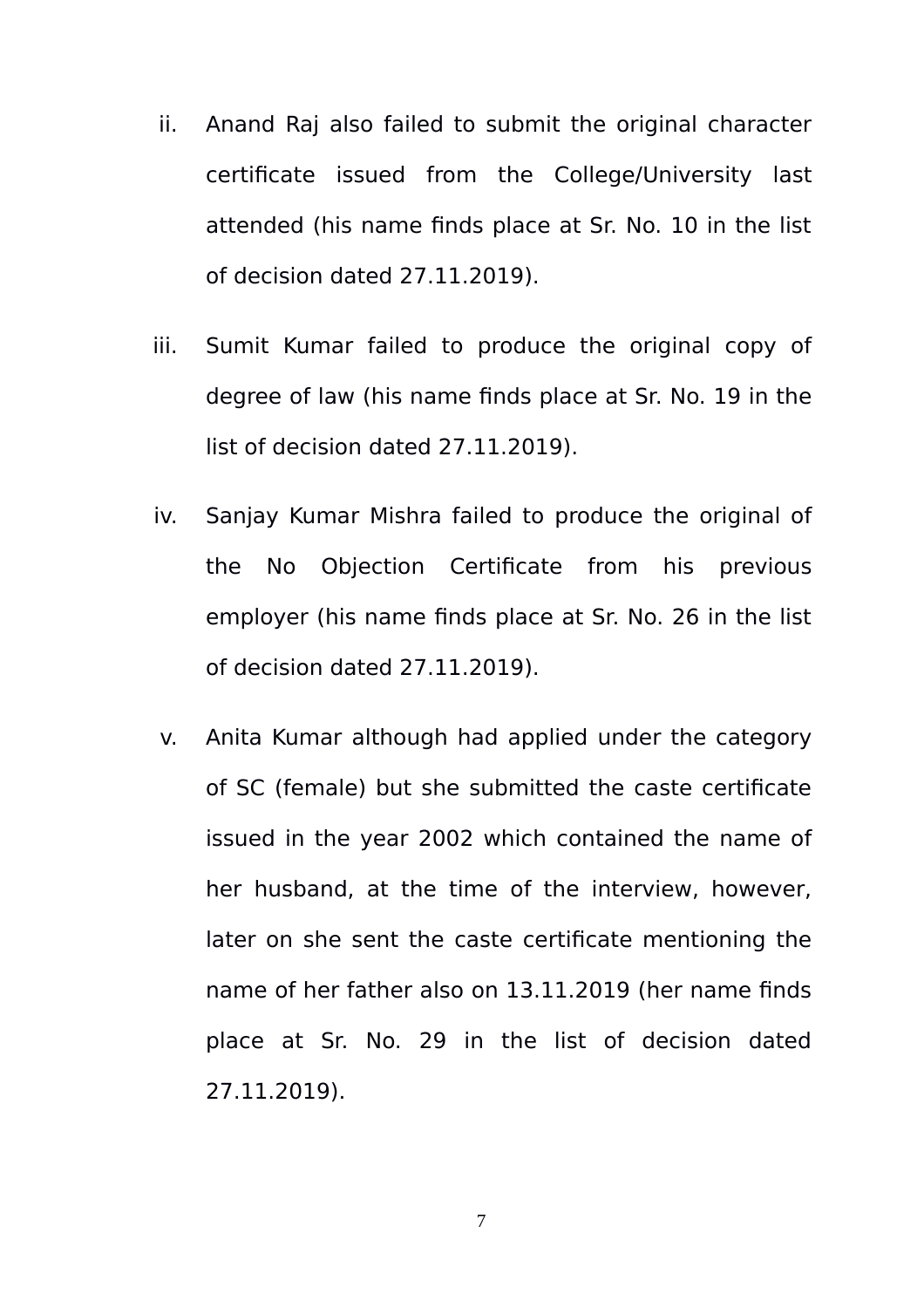- vi. Siddharth Sharma failed to produce the original certificate relating to affiliation of his educational institution last attended with the Bar Council of India and secondly, the original of the character certificate issued from the College/University last attended (his name finds place at Sr. No. 36 in the list of decision dated 27.11.2019).
- vii. Ashish Chandra did not submit the original character certificate and the certificate related to the affiliation of the educational institution last attended (his name finds place at Sr. No. 55 in the list of decision dated 27.11.2019).
- viii. Mayank Kumar Pandey did not submit original character certificate and certificate of affiliation of the last attended College/University. He had, however, submitted the character certificate issued by the Additional Commissioner, Commercial Tax (his name finds place at Sr. No. 56 in the list of decision dated 27.11.2019).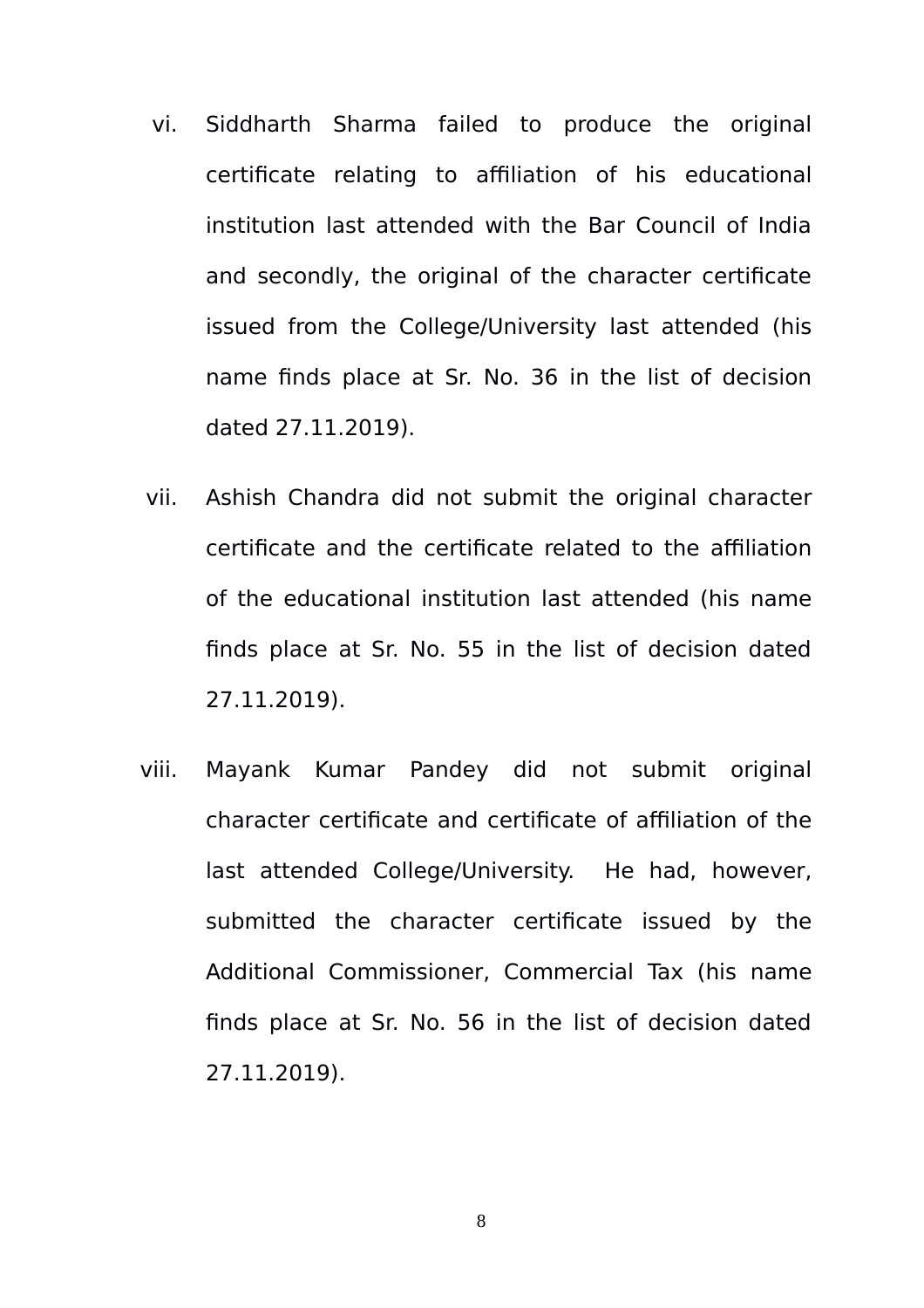8. A perusal of the minutes of the meeting dated 27.11.2019 and the specific averments contained in the respective petitions, it is evident that self-attested copies of the certificates required were submitted by the appellants at the time of their interview and even the originals were later on submitted within a few days and in any case before the meeting of the Commission took place on 27.11.2019. These facts are not disputed or denied by the respondents.

9. It would be worthwhile to mention here that as per the conditions mentioned in the advertisement for any government employment, there is always a clause that in the certificate/testimonies, if information furnished by any candidate is found to be incorrect at a later stage, during any enquiry, the candidature for such candidates is liable to be cancelled. It is not the case of the respondent that any of these certificates referred to in the decision dated 27.11.2019 have been found to be incorrect. It is only this technical ground of not producing the original certificate at the time of the interview that the candidature of these appellants had been rejected even though they had scored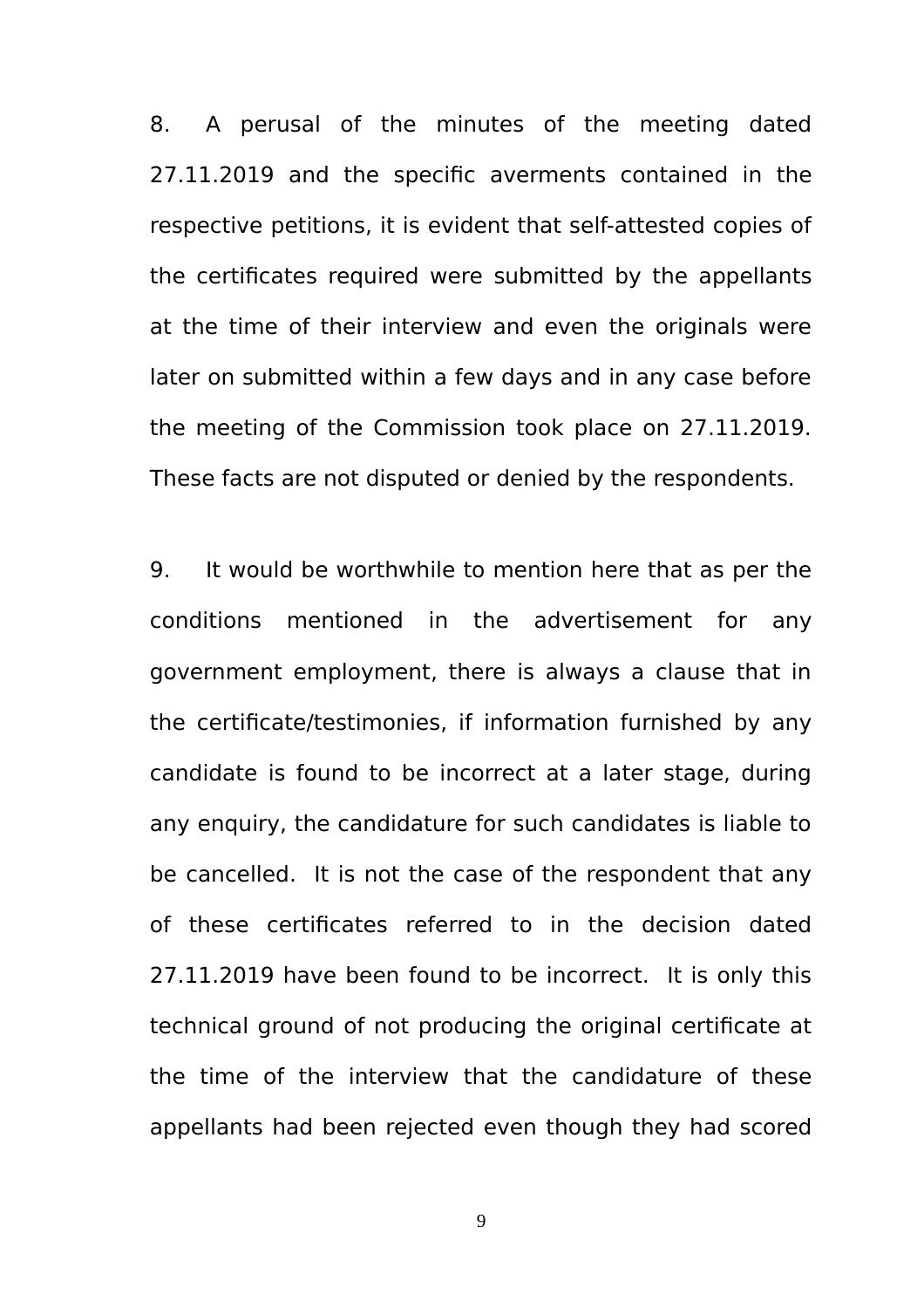higher marks in their respective category from the marks obtained by the last selected candidate.

10. We had required the Commission and the State to place on record the number of available vacancies in different categories, so as to consider in case the appellants succeed whether they could be placed in their respective categories. The information which has been placed on record by the State of Bihar reflects that there are 5 vacant posts in the General Category and that there are no vacancies in EBC, SC and BC categories as against the Advertisement No. 6 of 2018.

11. In so far as the remaining two vacances were concerned, they had been filled up by two candidates viz. Swati Chaturvedi (from the wait list) and Rakesh Kumar (who could not join within the time allowed) under orders passed by the High Court and this Court. The writ petition of Swati Chaturvedi being CWJC No.3952 of 2020 was allowed by the Division Bench of the High Court vide judgment dated 01.03.2021 and the SLP (C) No.11174 of 2021 filed by the State of Bihar was dismissed by this Court on 30.07.2021. In so far as Rakesh Kumar is concerned, his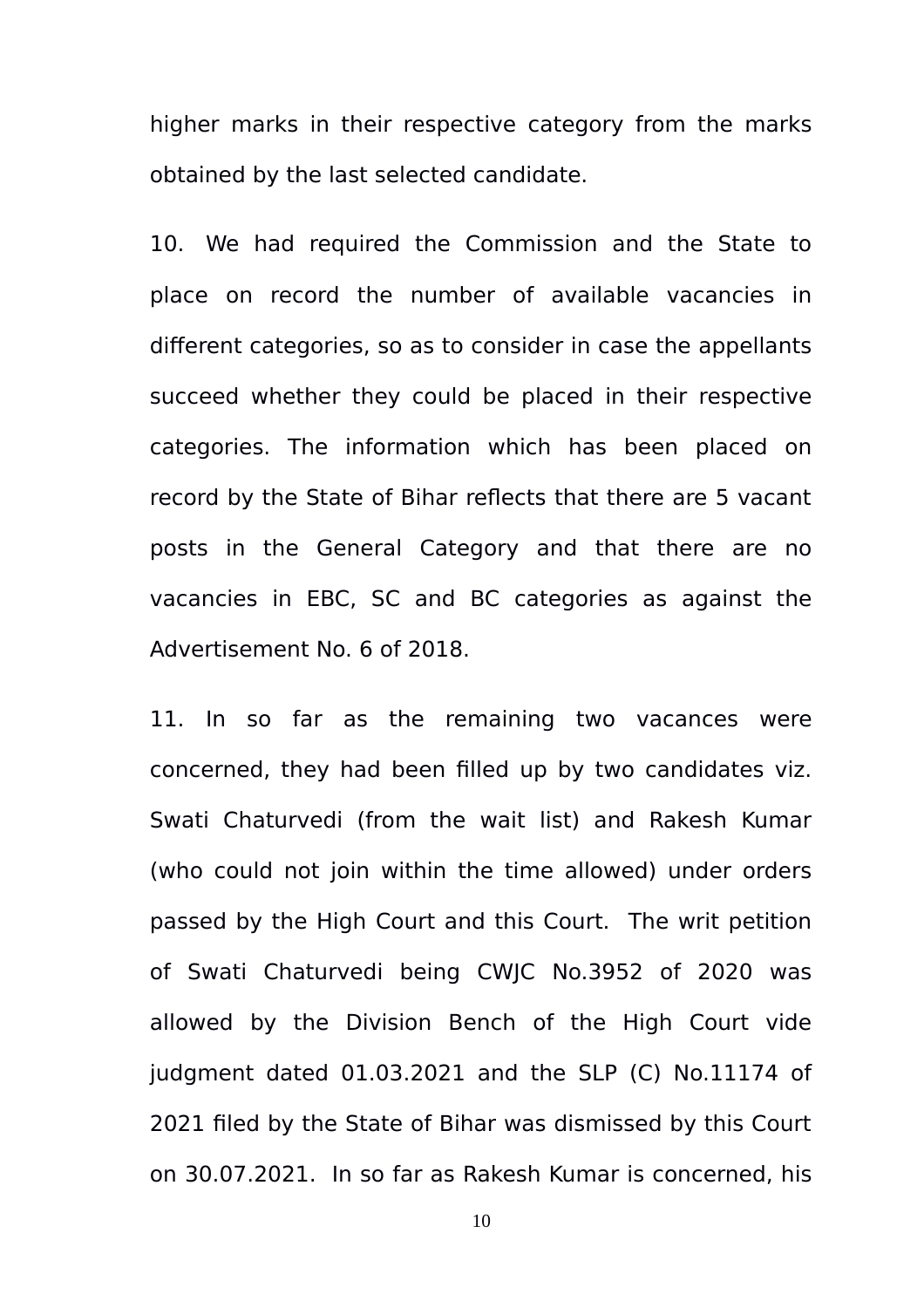petition being CWJC No.3835 of 2021 was dismissed by the High Court on 26.10.2021. This Court, however, allowed his Civil Appeal No.1517 of 2022 vide judgment dated 18.02.2022.

12. The submission advanced on behalf of the appellants is that all the Appellants had supplied attested true copies of the certificates/documents as required. However, it was only the original of the same which could not be provided in time. It is further submitted that for submission of the originals, time was sought and later on the originals have been submitted. But despite the same, the Commission proceeded to reject their candidature.

13. Another submission advanced on the behalf of the appellants is that the requirement to submit the originals is neither related to qualification or eligibility and in any case before appointment or during the course of probation a verification and vigilance report is always obtained by the State. Therefore, non-furnishing of the original certificate at the time of interview cannot be held to be mandatory or in other words nothing turned upon it. Even if the original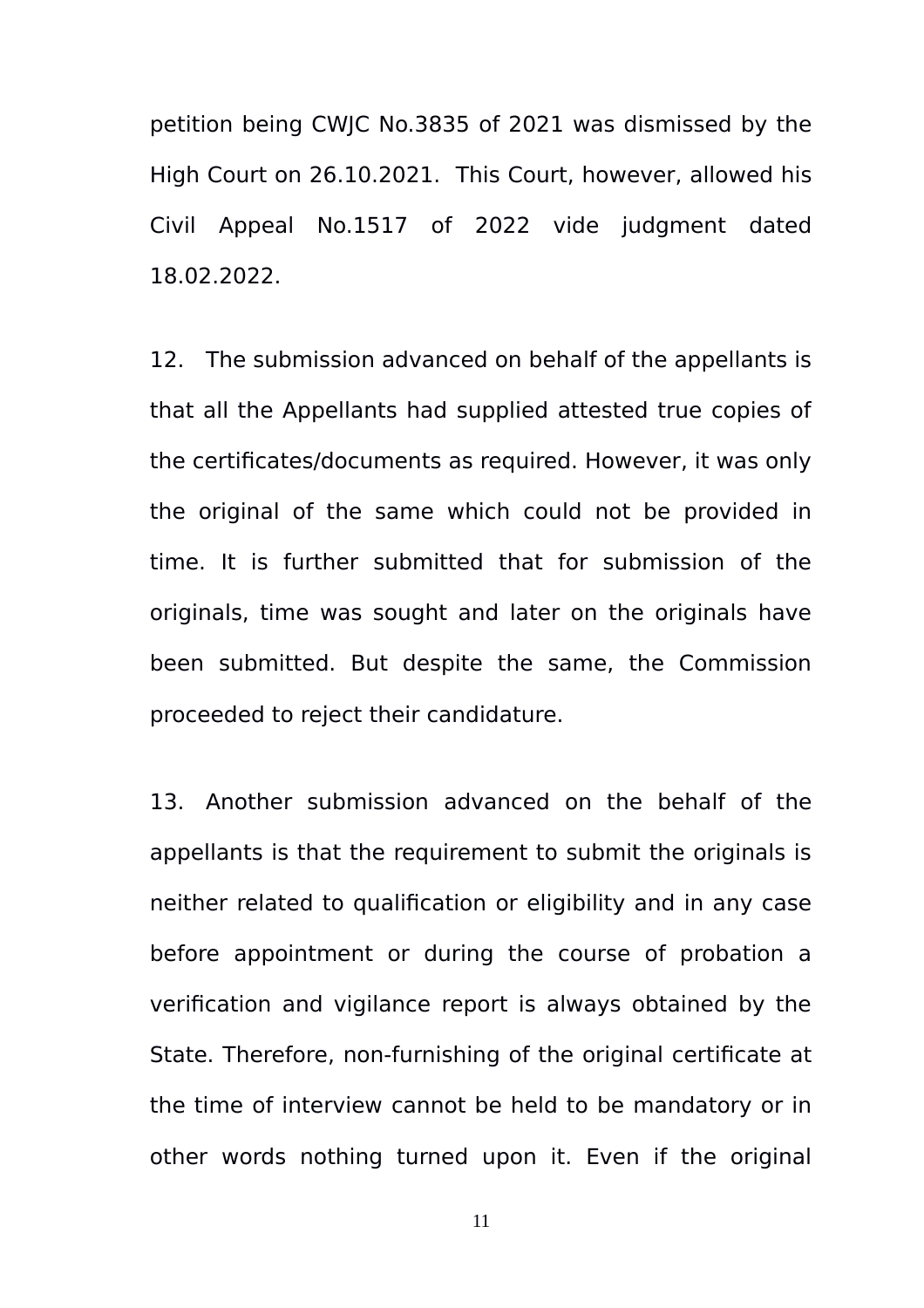certificates/documents were not submitted at the time of interview, the government would still be getting a vigilance/verification check carried out.

14. Upon such submissions, it has been submitted that the decision of the Commission rejecting their candidature was per se illegal, unwarranted, unreasonable and too harsh. All the eight appellants who were duly qualified and duly selected have been deprived of their appointment as Judicial Officers. Admittedly, all the Appellants had secured more marks than the last selected candidate in their respective category. It is further submitted that even the High Court committed an error in dismissing their petitions.

15. On the other hand, it has been submitted on behalf of the BPSC and the State that they could not relax any of the condition which were mentioned in the advertisement or their brochure or the interview call letter at different stages. Any such relaxation would amount to not following their own prescribed procedure which was not within their domain. It is also submitted that appellants knowing fully well the condition regarding submission of the original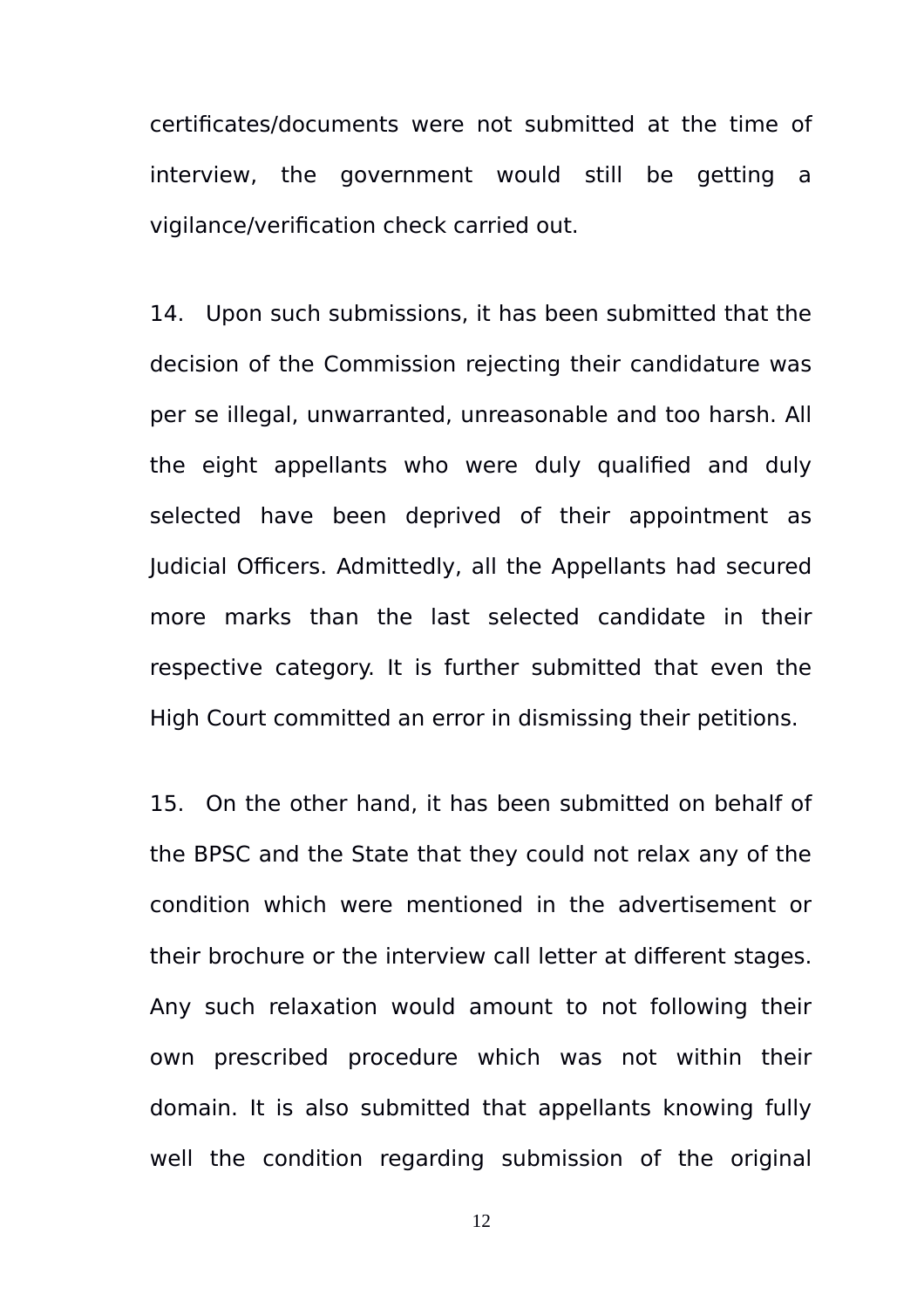Certificates/Documents at the time of interview having failed to do so, their candidature was rightly rejected.

16. Considering the facts and circumstances of the case, without entering into the respective argument we are of the considered view that the rejection of the candidates was improper, unjustified and not warranted. We have also taken note of the fact that there are vacancies available, which if filled up by meritorious candidates would only be an asset for the institution helping in disposal of cases pending in huge numbers.

17. The next aspect which needs to be considered is with respect to the adjustment of eight appellants against the vacancies of the Advertisement No. 6 of 2018. In so far as the five candidates of the unreserved categories are concerned namely, Mayank Kumar Pandey, Aarav Jain, Ashish Chandra, Siddharth Sharma and Sanjay Kumar Mishra, (according to the state five vacancies are available), they may be adjusted against these vacancies. The issue now remains with respect to the three candidates belonging to EBC, SC and BC category. For these three candidates, in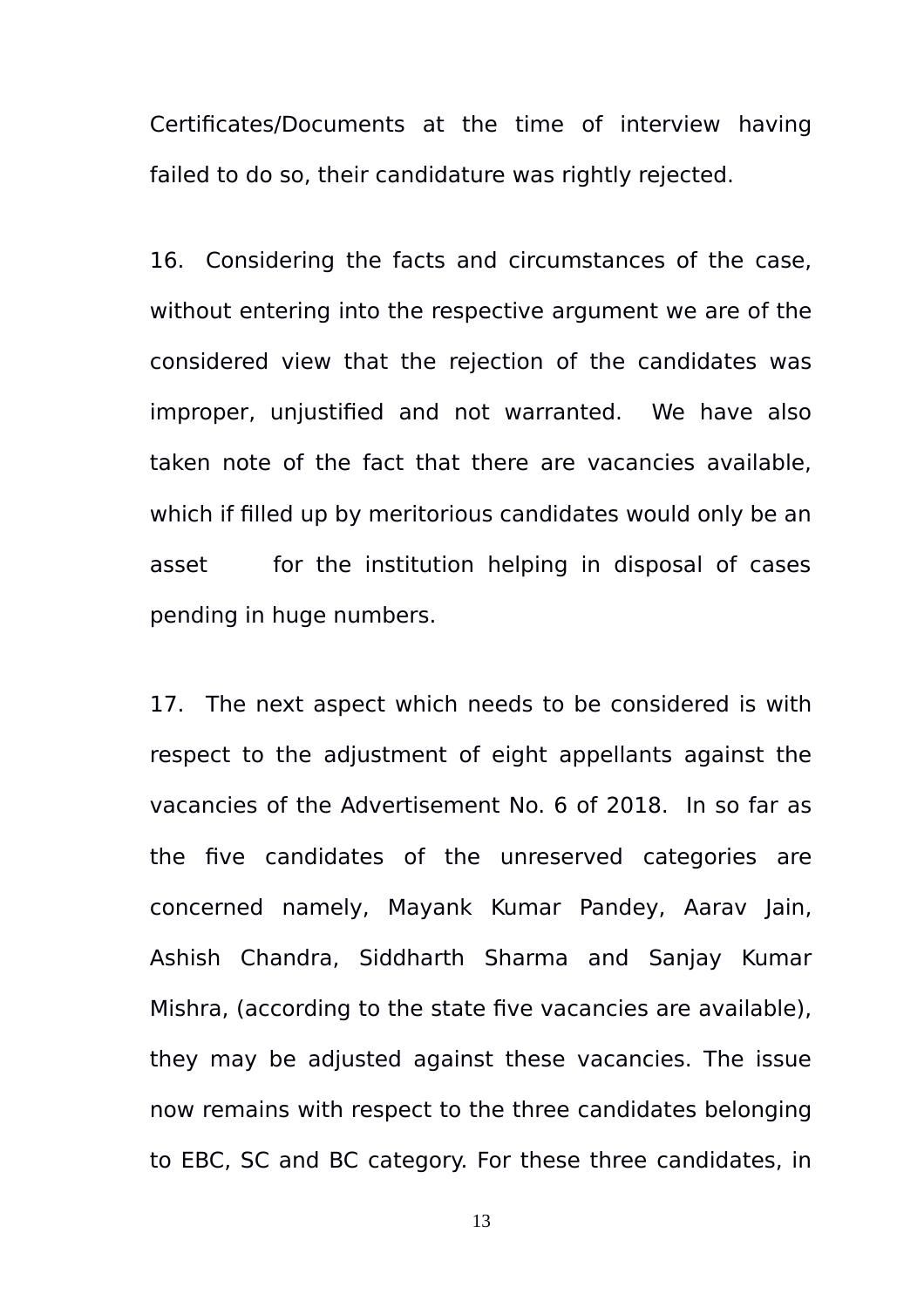the facts and circumstances of the case the State may either adjust them against future vacancies which we are told are available at present or the State may borrow three posts from future vacancies, one each in respective categories for the Advertisement No.06 of 2018. This would amount to varying the vacancies of the said advertisement which power always vests in the employer. We further leave it to the wisdom and discretion of the State to deal with the above aspect either in the manner mentioned above or any other mode which it may deem fit in order to accommodate the three appellants belonging to the EBC, SC and BC categories.

18. In the above arrangement, we make it clear it would not affect the appointment/selection of already serving Judicial officers appointed against Advertisement No. 6 of 2018.

19. The eight appellants would be entitled to their respective seniority as per their merit; however, they would not be entitled to any arrears of salary for the intervening period, but would be entitled to the same from the date of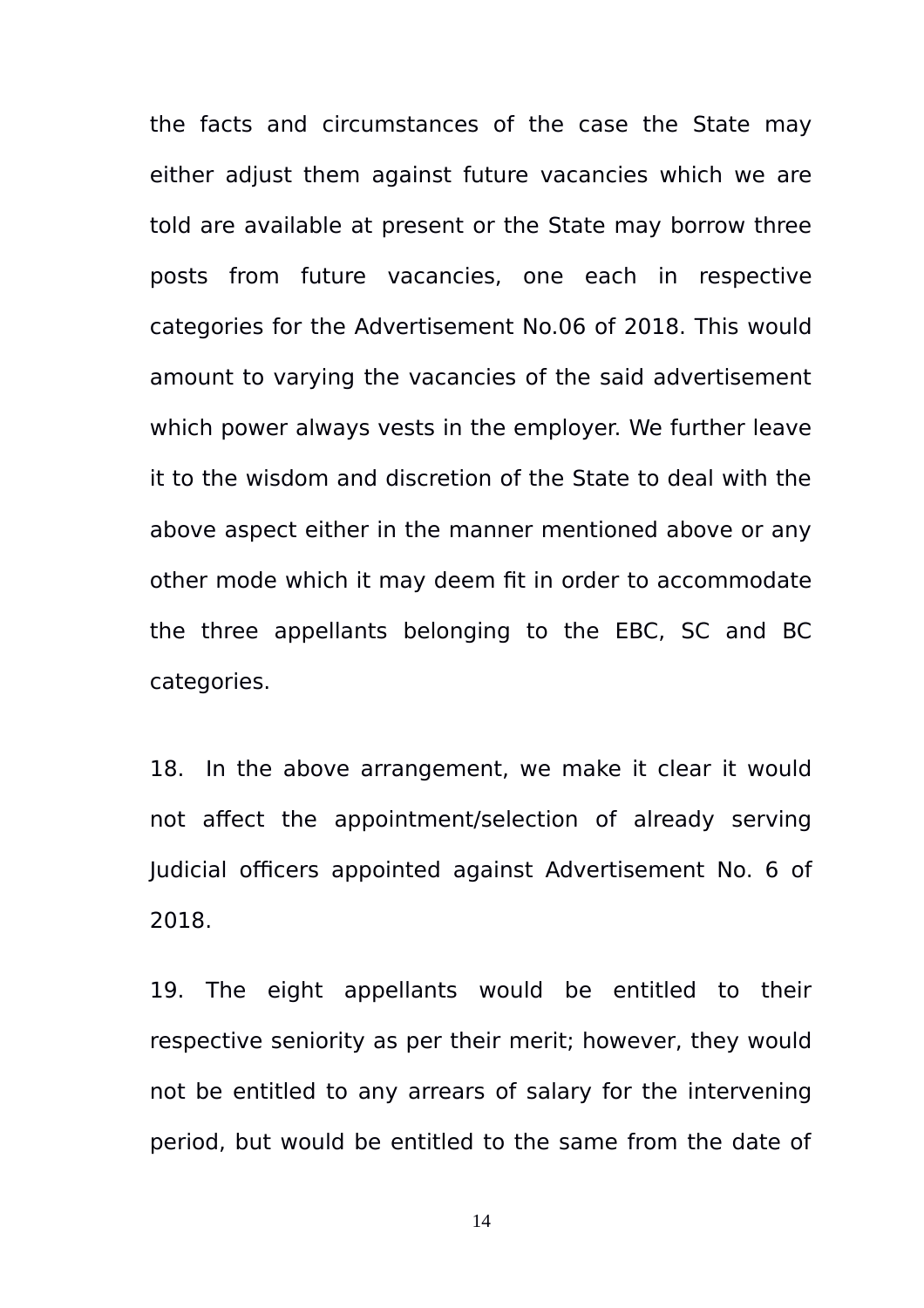their joining. They would be forthwith allowed to join. All incremental and other benefits of the intervening period would be notionally available to them, but no arrears would be paid.

20. The appeals are accordingly allowed as above. The impugned decision of the Commission dated 27.11.2019 qua these appellants and the impugned judgments of the High Court are set aside. There shall be no order as to costs.

21. Pending application(s), if any, shall stand disposed of.

#### **I.A. Nos. 54711 & 54713 of 2022**

22. I.A.No.54711 is allowed. The intervenor Jyoti Joshi has prayed for directions to the effect that this Court may issue appropriate directions requiring the Respondents to give effect to the appointment of the applicant in pursuance of the judgment and order dated 09.02.2022 passed by the High Court of Judicature at Patna in CWJC No. 7751 of 2020 and for further direction to clarify that the order dated 23.07.2021 passed by this Hon'ble Court in SLP (C) No. 10776 of 2021 has not interfered with the process of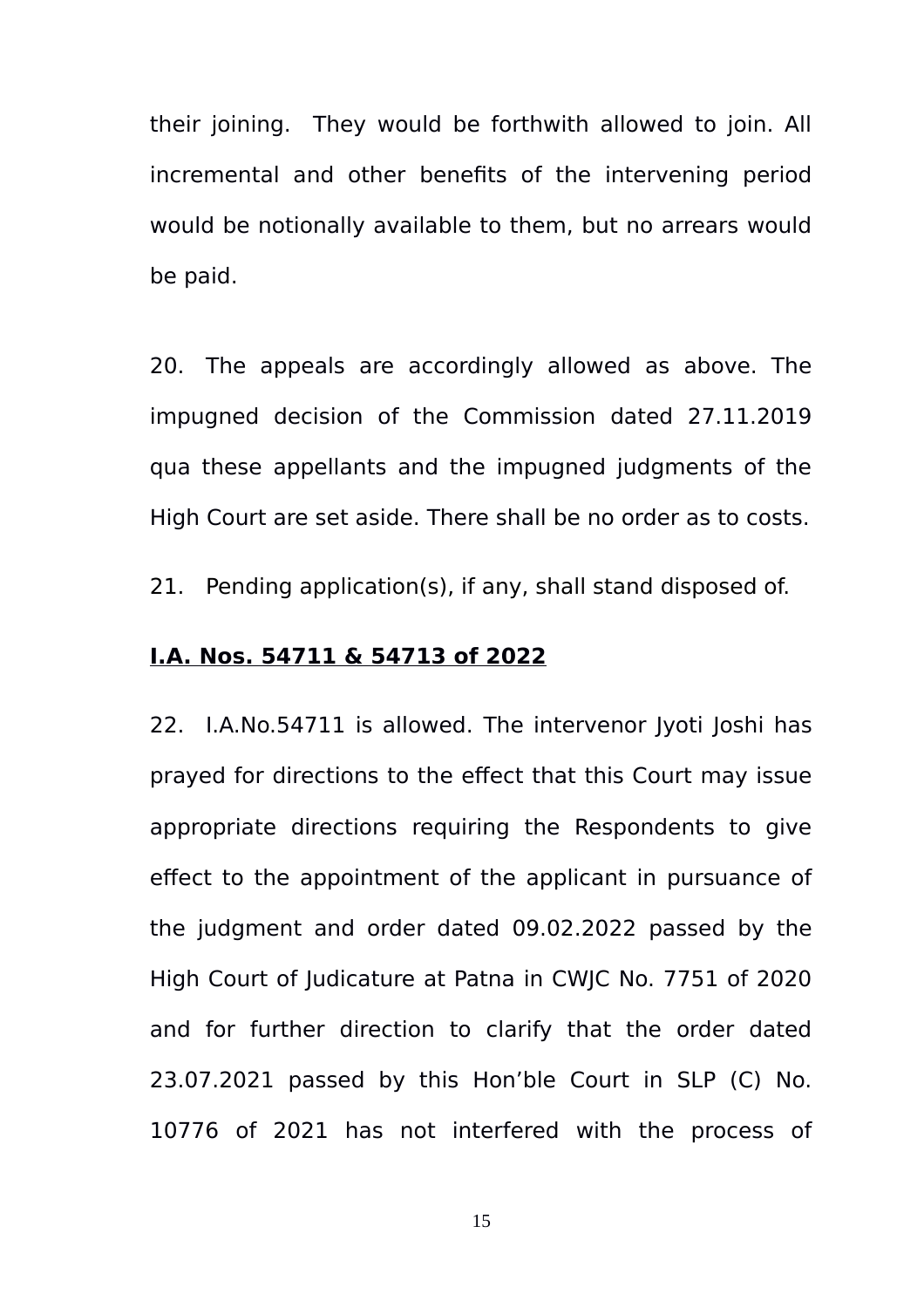appointment of applicant. In order to deal with this application, some additional facts need to be noted.

23. After the appointment letters were issued and 7 vacancies having fallen vacant against the Advertisement No. 6 of 2018 for the reason that 4 candidates did not participate in the counselling and 3 candidates did not join pursuant to their appointment, the State Government had cancelled candidature of these 7 candidates. In effect, out of 349 vacancies only 342 were filled up.

24. On the one hand, some of the candidates whose candidature was cancelled by the Commission vide its resolution dated 27.11.2019 had approached the High Court of Patna by way of different petitions. At the same time, another candidate from the waiting list namely Swati Chaturvedi filed a writ petition before the Patna High Court registered as CWJC No. 3952 of 2020 praying for appointment against the vacancies which had fallen vacant she being a candidate from the unreserved category in the waiting list. The Division Bench of the High Court vide judgement dated 01.03.2021 allowed the petition of Swati Chaturvedi and directed the State Government to send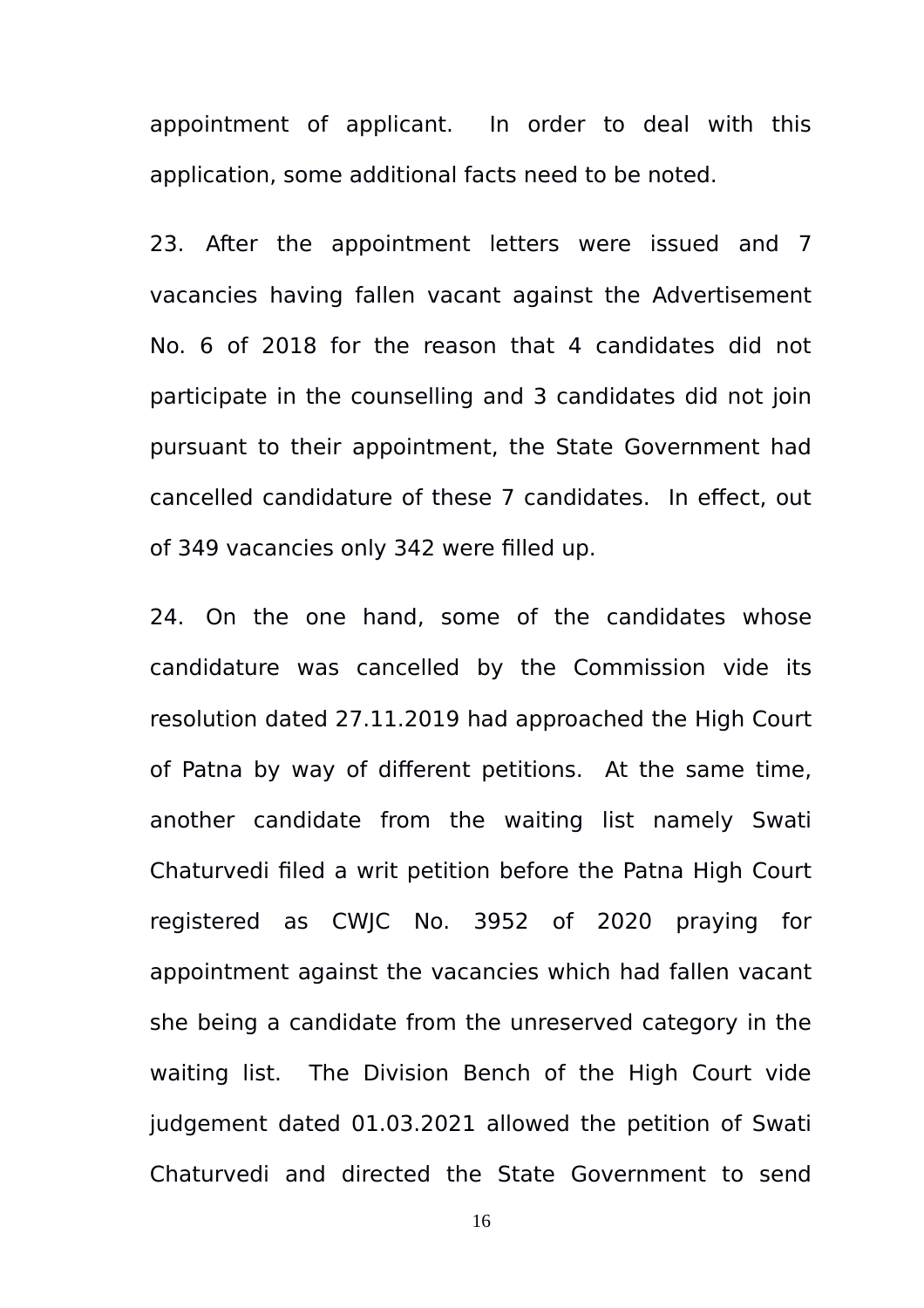requisition for one post to the BPSC for recommending her name for appointment on the post of Civil Judge (Junior Division).

25. The State of Bihar filed SLP (C) No. 11174 of 2021 against the judgment and order dated 01.03.2021 in the case of Swati Chaturvedi which was dismissed in limine by this Court on 30.07.2021.

26. The Division Bench of the Patna High Court in the meantime on 04.05.2021 dismissed the petition of some of the present appellants and later on following the same other petitions of the other appellants were dismissed. In the present appeals, this Court while issuing notice in the first case i.e. SLP (C) No. 10776 of 2021 filed by Aarav Jain connected with SLP (C) No. 11089 of 2021 passed an interim order dated 23.07.2021 providing that 3 posts of Civil Judge (Junior Division) in the category to which the petitioners belong were to remain vacant till the disposal of the instant petition. Further, similar interim orders followed on 08.10.2021 in SLP (C) No. 15809 of 2021, SLP (C) No. 16198 of 2021 and SLP (C) No. 15819 of 2021 providing for keeping 4 posts of Civil Judge (Junior Division) vacant till the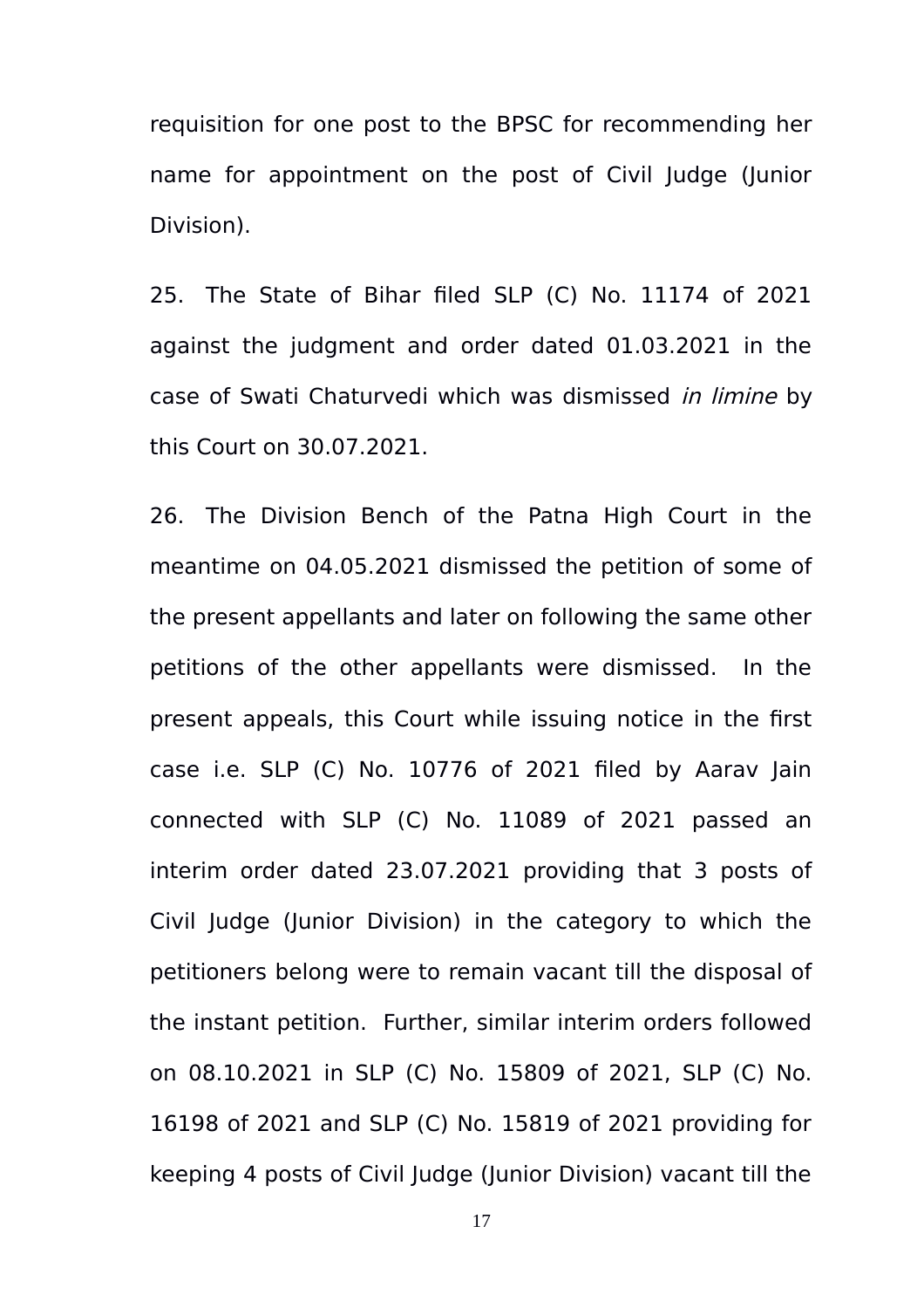disposal of the matter. And lastly on 07.02.2022, similar orders were passed in SLP(C) No. 809 of 2022 filed by Anita Kumar by keeping 1 post of Civil Judge (Junior Division) vacant till the disposal of the present petition in the category in which the petitioners belong.

27. The intervenor Jyoti Joshi filed a writ petition before the Patna High Court registered as CWJC No. 7751 of 2020. This petition was finally decided vide judgement of the Division Bench dated 09.02.2022 at a time when there were interim orders already passed by this Court right from 23.07.2021 till 07.02.2022. The Division Bench of the Patna High Court vide judgment dated 09.02.2022 allowed the said writ petition and directed the State Government to send the requisition for all the posts which have remained vacant due to non-joining of the recommended candidates and the BPSC was directed to recommend the name of the candidates from the combined merit list in order of merit for appointment against Advertisement No. 6 of 2018. The operative portion of the said judgment as contained in paragraph 62 thereon is reproduced below: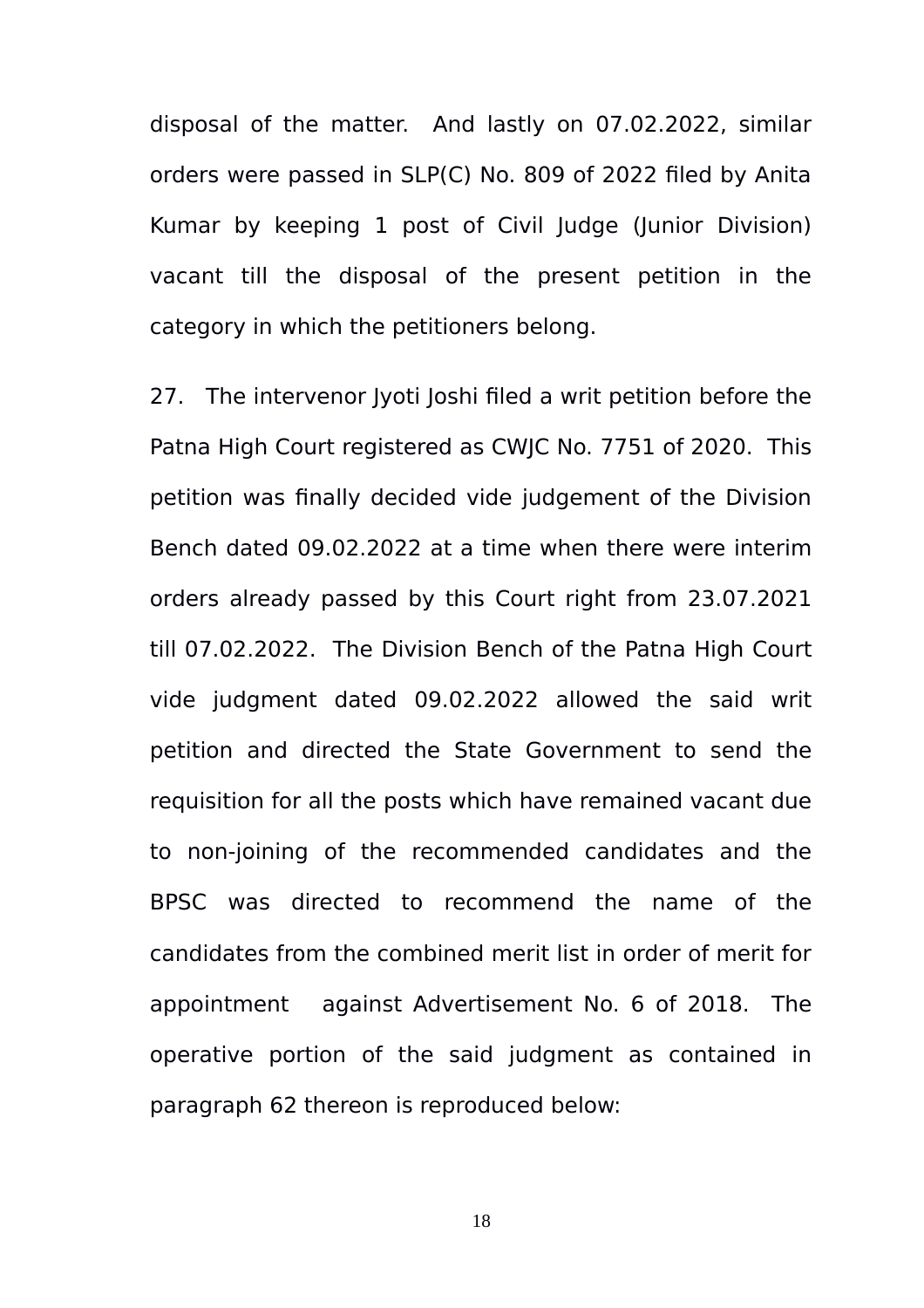"62. In result, I direct the State Government to send the requisition for all the posts which have remained vacant due to non-joining of the recommended candidates and the Bihar Public Service Commission (3<sup>rd</sup> Respondent) and it's authorities are directed to recommend the name of the candidates from the combined merit list/select list in order of merit for appointment on the post of Civil Judge (Junior Division) against Advertisement No.06 of 2018."

28. This Judgment dated 09.02.2022 and the directions contained therein were in direct conflict to the interim orders passed by this Court on 23.07.2021, 08.10.2021 and 07.02.2022. Apparently, these orders were not placed before the Division Bench, and in ignorance of the same the directions were issued. As such the BPSC has already moved an application to modify the judgment and order dated 09.02.2022 taking into consideration the interim order passed by this court referred to above. The said modification application is still pending before the High Court.

29. Thus, the application for directions filed by Jyoti Joshi seeking the directions as such cannot be granted nor can she claim parity or any benefit from the judgment of Swati